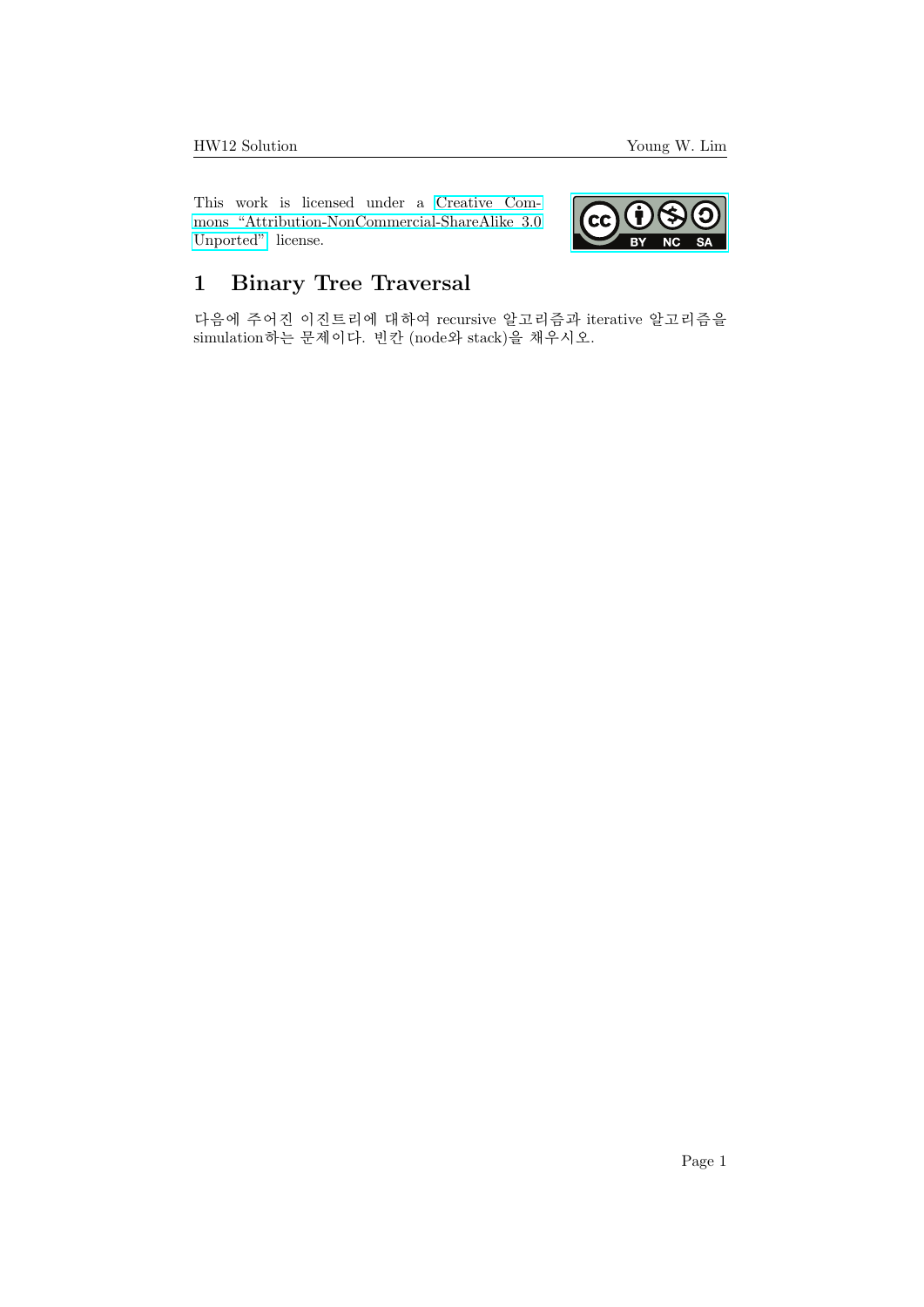| inorder(node)<br>if (node $=$ null) return<br>inorder(node.left)<br>visit(node)<br>inorder(node.right) |                        | F<br>B<br>Α<br>D<br>E<br>С | G<br>Н |
|--------------------------------------------------------------------------------------------------------|------------------------|----------------------------|--------|
| inorder(F)                                                                                             | inorder(B)             | inorder(A)                 |        |
| if $(F = null)$ return                                                                                 | if $(B = null)$ return | if $(A = null)$ return     |        |
| inorder(B)                                                                                             | inorder(A)             | inorder(null)              |        |
| print(F)                                                                                               | print(B)               | print(A)                   |        |
| inorder(G)                                                                                             | inorder(D)             | inorder(null)              |        |
| inorder(D)                                                                                             | inorder(C)             | inorder(E)                 |        |
| if $(D = null)$ return                                                                                 | if $(C = null)$ return | if $(E = null)$ return     |        |
| inorder(C)                                                                                             | inorder(null)          | inorder(null)              |        |
| print(D)                                                                                               | print(C)               | print(E)                   |        |
| inorder(E)                                                                                             | inorder(null)          | inorder(null)              |        |
| inorder(G)                                                                                             | inorder(I)             | inorder(H)                 |        |
| if $(G = null)$ return                                                                                 | if $(I = null)$ return | if $(H = null)$ return     |        |
| inorder(null)                                                                                          | inorder(H)             | inorder(null)              |        |
| print(G)                                                                                               | print(I)               | print(H)                   |        |
| inorder(I)                                                                                             | inorder(null)          | inorder(null)              |        |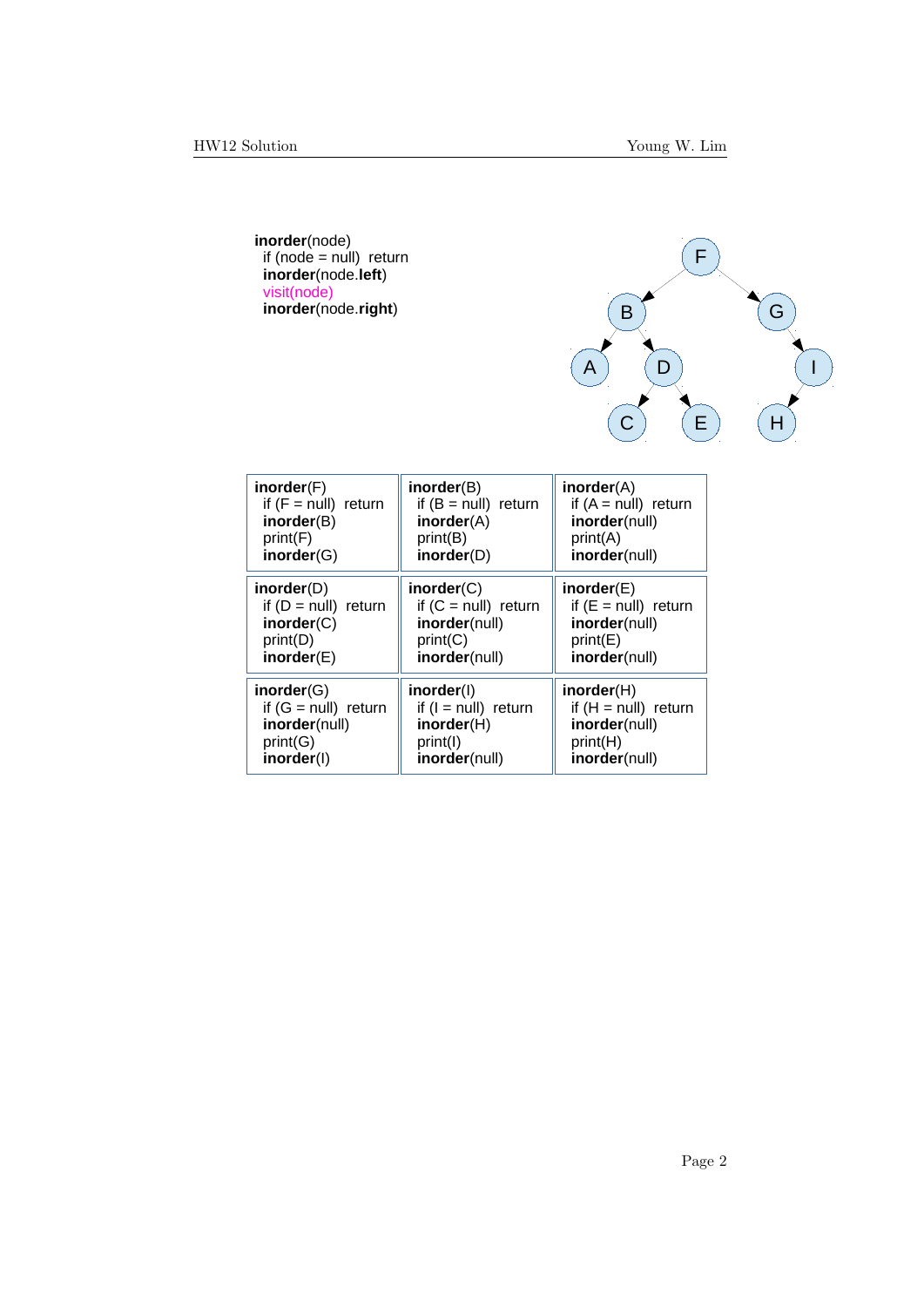| iterativeInorder(node)<br>$s \leftarrow$ empty stack                                                                                                                                                                | F                                                                                     |                                                                                  |  |
|---------------------------------------------------------------------------------------------------------------------------------------------------------------------------------------------------------------------|---------------------------------------------------------------------------------------|----------------------------------------------------------------------------------|--|
| while (not s.isEmpty()<br>or node $\neq$ null)<br>if (node $\neq$ null)<br>s.push(node)<br>$node \leftarrow node$ . <b>left</b><br>else<br>$node \leftarrow s.pop()$<br>visit(node)<br>$node \leftarrow node.right$ | B<br>A<br>D                                                                           | Ġ<br>ı<br>Ε<br>н                                                                 |  |
| while $()$<br>if (F $\neq$ null)<br>s.push(F)<br>$node \leftarrow B$                                                                                                                                                | while $()$<br>if $(B \neq null)$<br>s.push(B)<br>$node \leftarrow A$                  | while $()$<br>if $(A \neq null)$<br>s.push(A)<br>$node \leftarrow null$          |  |
|                                                                                                                                                                                                                     |                                                                                       |                                                                                  |  |
| Stack:F                                                                                                                                                                                                             | Stack:FB                                                                              | Stack:FBA                                                                        |  |
| while $()$<br>else<br>$node \leftarrow s.pop$<br>print(A)<br>$node \leftarrow null$                                                                                                                                 | while $()$<br>else<br>$node \leftarrow s.pop$<br>print(B)<br>node $\leftarrow$ D      | while $()$<br>if ( $D \neq null$ )<br>s.push(D)<br>node $\leftarrow$ C           |  |
| Stack:FB                                                                                                                                                                                                            | Stack:F                                                                               | Stack:FD                                                                         |  |
| while $()$<br>if $(C \neq null)$<br>s.push(C)<br>$node \leftarrow null$                                                                                                                                             | while $()$<br>else<br>node $\leftarrow$ s.pop<br>print(C)<br>$node$ $\leftarrow$ null | while $()$<br>else<br>node $\leftarrow$ s.pop<br>print(D)<br>node $\leftarrow$ E |  |